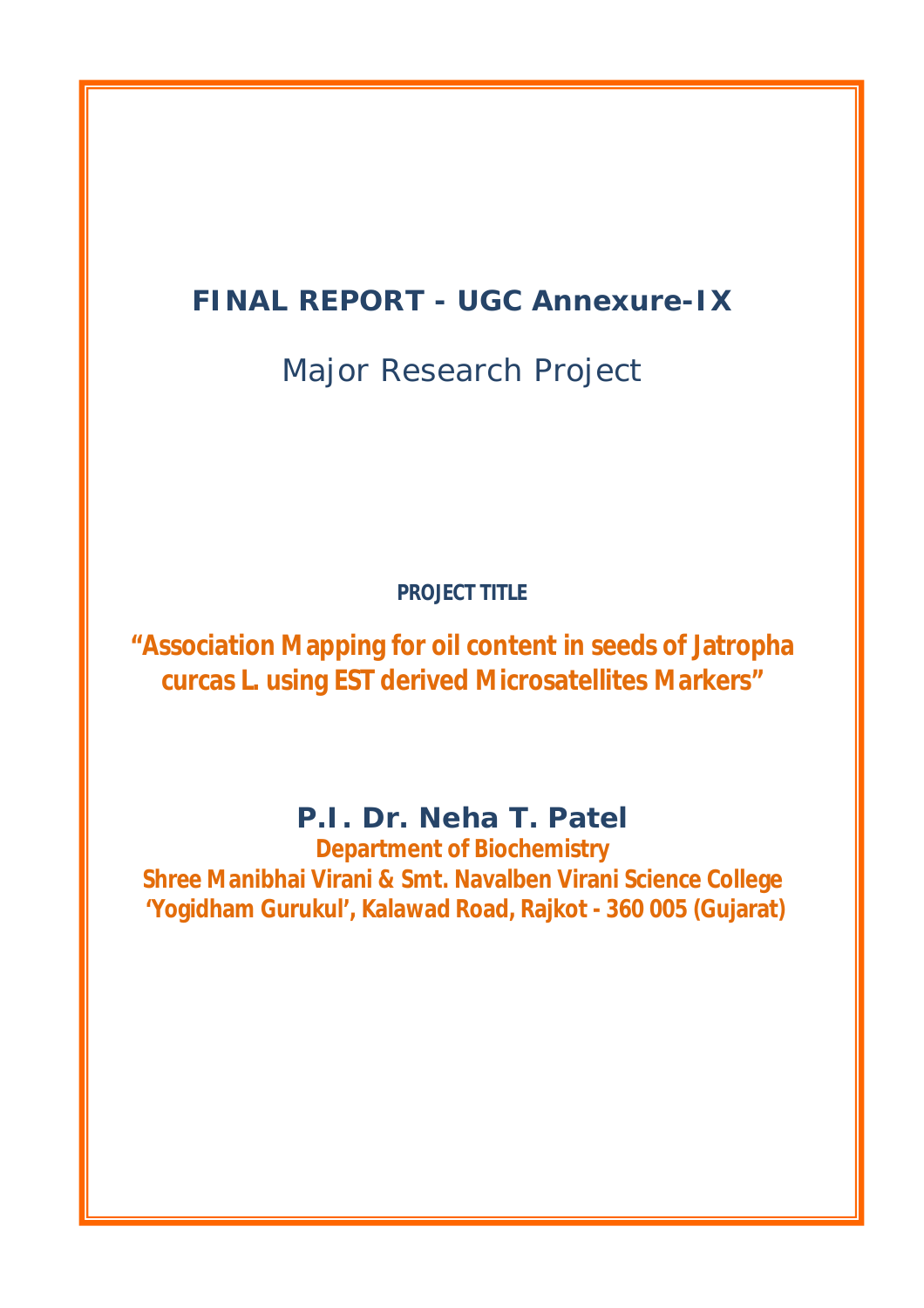# **12. Whether objectives were achieved (Give details):**

# **OBJECTIVES:**

During this project, 7 major objectives were achieved which is listed below:

- 1. Collection of *Jatropha curcas* germplasm from different geographical regions of India.
- 2. Measuring and recording phenotypic characteristics (the percentage oil content) in selected population group
- 3. Comparative analysis of different DNA extraction procedures in *Jatropha curcas* L.
- 4. Development of SSR primers from EST database of *Jatropha curcas*
- 5. Genotyping of collected samples with EST derived microsatellite marker.
- 6. To analyze the microsatellite generated molecular data for Assessment of Population structure and Kinship.
- 7. To develop molecular markers for identification of elite *J. curcas* genotypes having attribute of high oil content through Marker trait Association.

# **13. Achievements from the Project:**

# **Achievements of the Project**

- **Standardized and successfully implemented a novel modified version of Dellaporta** *et al.* **protocol for DNA isolation from** *Jatopha curcas*: Comparative analysis of six different protocols was conducted; Dellaporta *et al.* displayed the highest resolution DNA bands. However, minor modifications of the protocol increased the yield as well as purity.
- **89 non-interrupted insilico validated EST-SSR primers have been designed**: Informative SSR markers from a large collection of EST database (42,483 ESTs) using EST database of *Jatropha curcas* were characterized. A total of 3682 ESTs contained SSRs; a total of 2236 primers was successfully designed and used for the validation of the amplification in *in silico* condition. From these validation studies, 93 primers did not contain hairpin loops, self-primers and cross primers. Out of which 4 were interrupted EST-SSR primers and the rest 89 were non-interrupted EST-SSR primers.
- **Genetic diversity study among 91** *Jatropha curcas* **genotypes has been conducted**: Population genetic parameters were used to find diversity among individual accessions. The mean expected Heterozygosity/ gene diversity (He) was 0.820 indicating that, 82 % the probability, that two alleles randomly selected from an accession of *Jatropha* germplasm were genetically different. FST values ranging from 0.041 to 0.123 stated that the majority of the variance was found within a population rather than between populations.
- **Association mapping of oil content in** *Jatropha curcas* **L. using EST-SSR Markers to result in four significantly associated markers to the % oil content:** Four molecular markers, SSR 23, SSR 42, SSR 53 and SSR 56, out of 48 markers were found to be significantly linked to the trait of oil content among the *Jatropha curcas* accessions. The **significantly associated**  markers were the ones with p-values less than 0.05 and were considered as 95% statistically significant. p-value is the probability of an association between a marker and a trait expected by chance.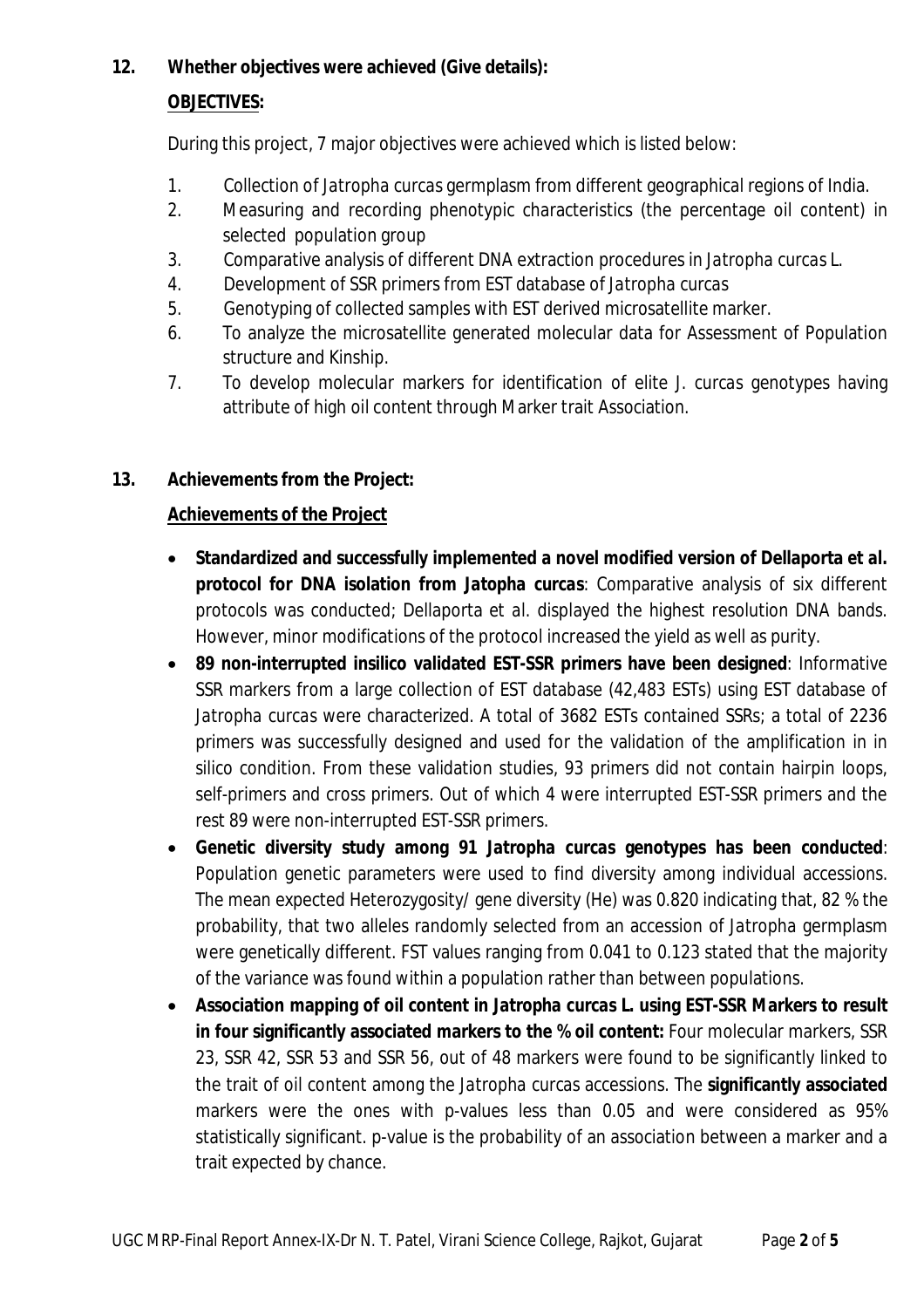## **14. Summary of the Findings (in 500 words):**

#### **SUMMARY**

*Jatropha curcas* is a potential plant species with a variety of applications and enormous economic potential. Phenotyping all the *Jatropha curcas* accessions revealed that the seed oil content ranges from as low as 18% to as high as 42%. Since DNA isolation from leaf samples of *J. curcas* accessions proved to be difficult due the excessive phenolic and polysaccharide content, various DNA isolation procedures were evaluated to identify the most suitable procedure for this plant species. Comparative analysis of the methods of Doyle and Doyle, Jobes *et al.*, Dellaporta *et al.*, Sudheer *et al.*, Nalini *et al.*, Anna Maria *et al.*- 1 and Anna Maria *et al.*-2 for DNA isolation clearly showed that the method proposed by Dellaporta *et al*. after modifications in buffer to tissue ratio, amount of SDS and PVP used, provided good quality DNA from leaf tissue of *Jatropha curcas*.

From the 42,483 EST sequences of *J. curcas,* 3682 SSR sequences were identified. Based on the 3682 SSR-containing ESTs identified, a total of 2236 primers were successfully designed and used for the validation of the amplification in *in silico* condition. From this validation studies, 93 primers were such that which do not contain hairpin loops, self-primers and cross primers, out of which 4 were interrupted EST-SSR primers and the rest 89 were non-interrupted EST-SSR primers. The genotype data generated by extensive screening of the *J. curcas* accessions through EST based SSR markers were used to evaluate population genetic parameters to find diversity among individual accessions. The PIC values in the range of 0.0 to 0.9941 with an average of 0.821 reflect a uniformly high allelic diversity among the SSR markers. The mean expected Heterozygosity/ gene diversity (He) was 0.820 which indicates that, the probability, that two alleles randomly selected from an accession of *Jatropha* germplasm are genetically different, is 82%. FST values ranging from 0.041 to 0.123 state that the majority of the variance is found within a population rather than between populations. An analysis of the genotype data in STRUCTURE algorithm identified ten clusters/true populations/sub populations into which the samples from all predefined populations were categorized; this demonstrates the presence of admixture within populations.

Since *Jatropha curcas* populations being cultivated in India are genetically ill defined, Association Mapping was used to identify the markers associated to genes involved in oil biosynthesis. Association mapping using the MLM approach in TASSEL software specified four positive associations or correlation between markers, SSR 23, SSR42, SSR 53 and SSR 56, and the oil content. The BLAST2Go annotation of SSR 53 showed that it has putative identity to PAD4 that specifically share sequence similarity to triacyl glycerol lipases required for fatty acid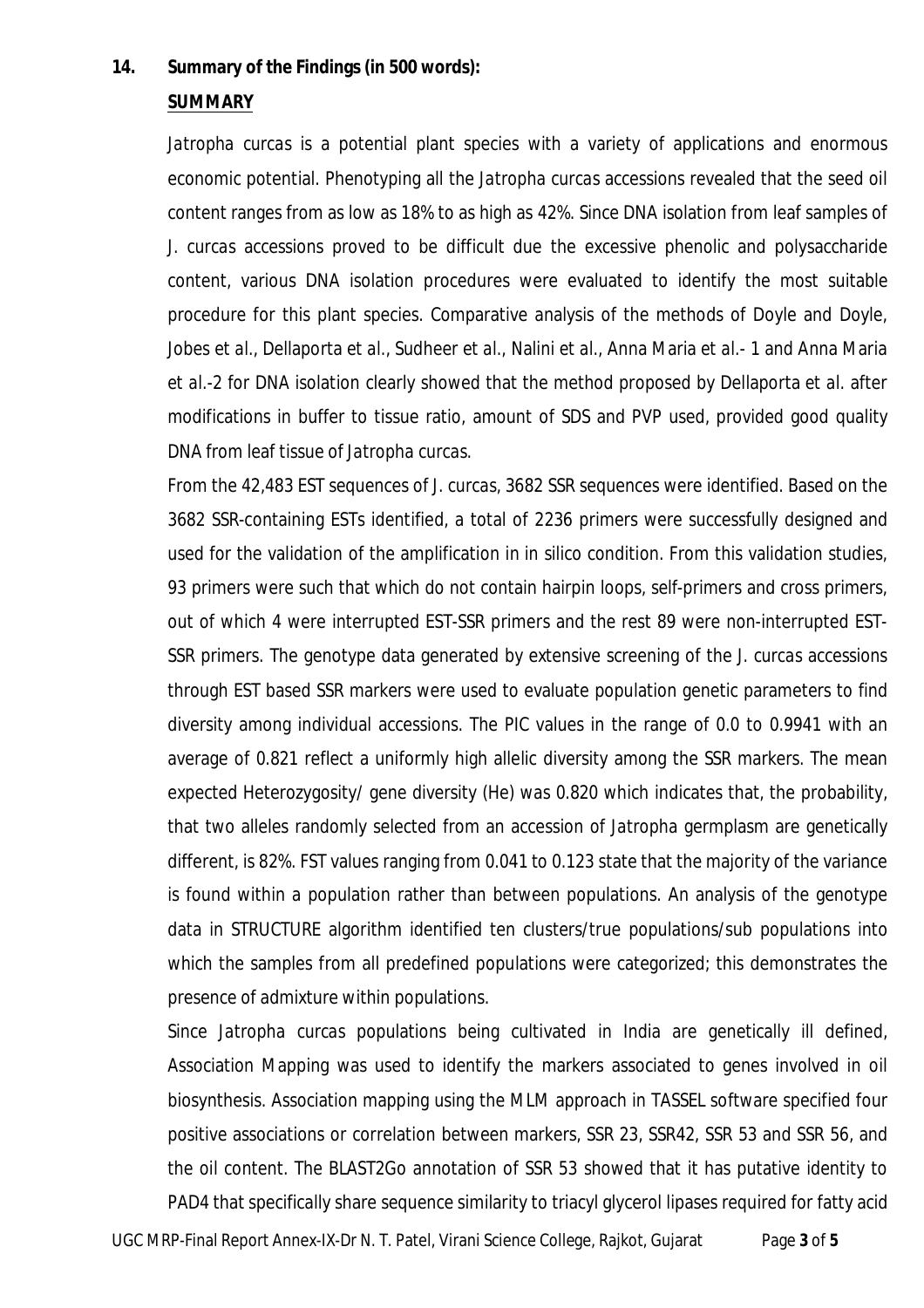breakdown in oil biosynthesis pathway. Similarly, SSR 56 has been annotated to ICE1 (Inducer to CBF gene) protein whose mutation can reduce the expression of genes downstream to CBF. Hence, both are indisputably associated with the oil content. Furthermore, SSR-42 has been annotated to gene that belongs to PPPDE thiol peptidase protein family. It can be postulated due to their peptidase function that they play a role in activation of important enzymes in the oil biosynthesis pathway. While, SSR-23 has not been annotated to a particular family of proteins, however, it is conserved region of hypothetical protein according to BLAST 2Go. Thus, all the four markers are associated with oil content and can be further used for Marker Assisted Selection.

#### **15. Contribution to the Society (Give details):**

*Jatropha curcas* has shown enormous potential as a biodiesel crop. Despite its worldwide plantations, productivity of the plant is far too low to be commercialized as renewable source of fuel at a big scale. Hence the aim of our project was to find SSR markers that can select for high oil yielding varieties of *Jatropha curcas*; without in fact growing the seeds into fruits. The fruiting takes at least up to two years. Thus we selected association mapping where randomly selected natural population is employed, to avoid using a mapping population and the fact that association mapping incorporates all the meiotic events that have occurred in the history. Hence, there would have been more opportunities for recombination to have taken place over several generations, between many alleles. However, over time with proceeding generations, all the associations with other genes will break due to succeeding recombination, and the mutation will only be in Linkage Disequilibrium with alleles that are physically linked. Thus, two loci with significant linkage disequilibrium will most likely be inherited together even after many historical recombination events or will exist in proximity in successive generations. This report was a first step where we found four markers significantly associated with the oil content phenotypic trait in *Jatropha curcas* through their annotation to the currently existing proteins. High and low oil yielding profiles in terms of product size will be produced with commercialized high oil yielding *Jatropha* genotypes (work in progress). This information can further be used to produce a molecular marker kit; in order to test the *Jatropha* seeds for high oil yielding prior to farming. Ultimately, a cost-effective and time saving method for selection and, also novel high oil yielding *Jatropha* varieties can be commercialized to be available to laymen, farmers and industrialists. Consequently, an attempt to replace the pure *Jatropha* oil or blends with the current diesel at our petrol pumps in India.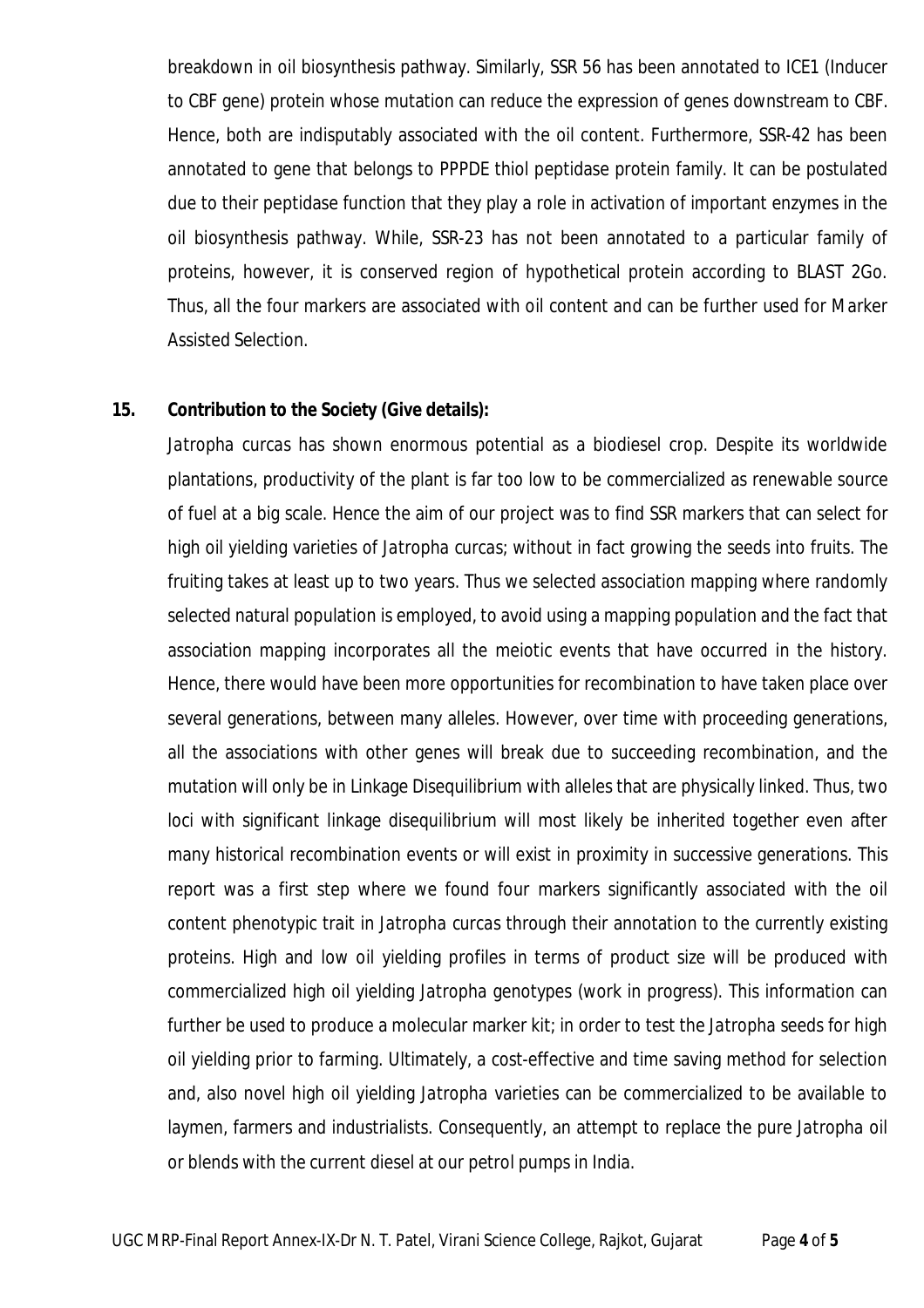- 16. Whether any Ph.D. Enrolled/Produced out of the Project: **N.A.**
- 17. No. of Publications out of the Project (Please attach): **01**

Wet.

**Dr. Neha T. Patel Dr. A. U. Patel** Principal Investigator

Principal Shree Manibahi Virani And<br>Smt. Navalben Virani Science College, Rajkot.

**Ms. Shivani Patel** Co-Investigator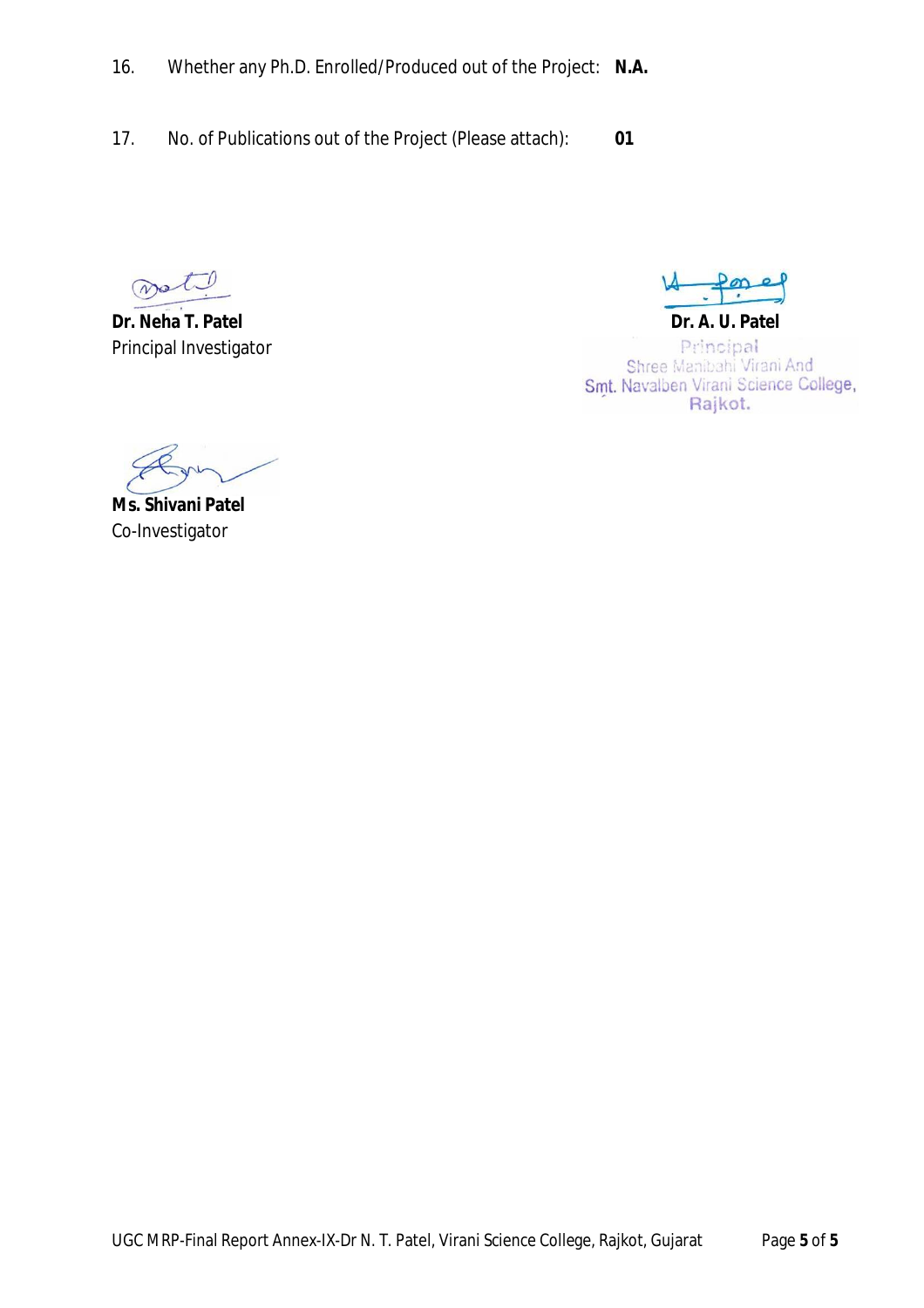#### **CANDIDATE GENE MAPPING: APPROACH, METHODS AND SIGNIFICANCE**

## **Shivani Patel, Nirali K Patel**

Department of Biotechnology, Shree M & N Virani Science College, Rajkot, Gujarat, India 360 005 [smpatel@vsc.edu.in](mailto:smpatel@vsc.edu.in)

# **Abstract**

Candidate gene is a gene with known or assumed function that may affect genetic control of a trait and thus, can be considered a 'candidate gene' for this trait. The Candidate gene associates a gene to its phenotypic trait. These quantitative traits responsible may be biomedical, economical, and even evolutionary important studies. The traditional candidate gene identification is tedious due to limited information of molecular marker and, also lack of computational tools and software. However, digital candidate gene approach makes candidate gene identification reliable and rapid due to available literature database and gene ontology database. The Candidate gene mapping is successfully conducted with the identification of molecular marker, linkage map construction and Quantitative trait locus mapping. The candidate gene approach is important for determination of associated genetic variant with phenotype.

**Key words:** candidate gene mapping, genome architecture, candidate gene, DigiCGA, software.

{**Citation:** Shivani Patel, Nirali K Patel. Candidate gene mapping: approach, methods and significance. American Journal of Research Communication, 2013, 1(8): 199-204} [www.usa-journals.com](http://www.usa-journals.com/), ISSN: 2325-4076.

#### **INTRODUCTION**

A candidate gene is located in a euchromatin region of chromosomes suspected of being involved in the expression of a trait. The candidate gene approach has proven extremely powerful for studying the genetic architecture of a complex trait. Candidate gene approach is powerful method to detect a quantitative trait locus (QTL). QTLs mapping is frequently used to identify genomic regions associated with a phenotypic trait of interest. All genes in the QTL are candidate loci for the status of quantitative trait. The essential step in candidate gene mapping is the identification of candidate gene from the genome. The identification of candidate gene can be done using either, traditional candidate gene approach or digital candidate gene approach [1]. Traditional candidate gene approaches cannot be relied on to identify all of the genes influencing a complex trait as limited information of molecular marker, and positional cloning is very laborious even it is influenced by genome size[2]. Digital candidate gene approach is widely used than traditional candidate gene approach as, it is rapid. Traditional candidate gene approach is on the basis of evidence rather than reason. Veracity of candidate gene identification is comparatively higher by digital candidate gene approach.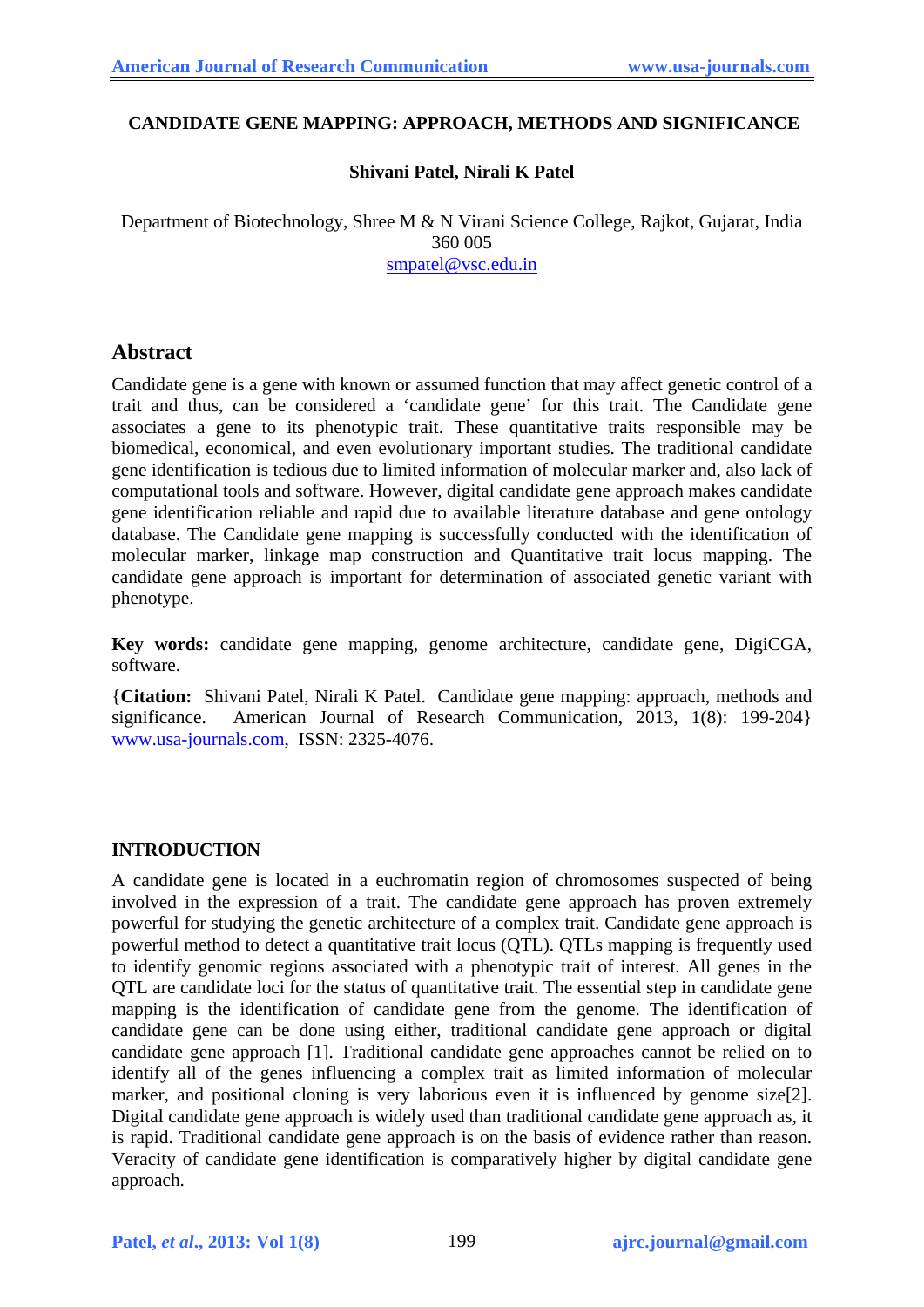## **1.1 Candidate gene mapping**

The candidate gene (CG) approach has proved to be extremely powerful for studying the genetic architecture of complex traits, as it is a far more effective and economical method for direct gene discovery [6]. The candidate gene mapping is important since candidate gene is the sequence that is known to affect the trait(s) of interest [7]. The explanation of candidate gene approach states that a major component of quantitative genetic variation of phenotype is caused by functional mutation of a putative gene [6]. A putative gene is a piece of DNA thought to be a gene based on sequence (ex. Open Reading Frame) whose functional gene product i.e. the expressed protein is unknown. The candidate gene mapping approach is one of the most important studies for the genetic control of a given quantitative trait. Quantitative trait is a continuously varying, measurable character, affected by the variation present in one to numerous genes in combination with environmental variation. The CG approach consists of three chronological steps. First, CGs are proposed based on molecular and physiological studies (functional CGs) or based on linkage data of the locus being characterized (all closely linked genes may be positional CGs). Second, a molecular polymorphism must be revealed to localize the CGs on a genetic linkage map to look for genetic linkage between the CG markers and the loci being characterized, or to calculate statistical correlations between CG polymorphisms and phenotypic variation in a set of genealogically unrelated individuals. It is important to notice that these two strategies are fundamentally identical and can be conducted together or successively [4]. Third, if map co-segregation and/or statistical correlation have been found, complementary experiments must be conducted to confirm the actual involvement of the CG in the trait variation. This is the validation step [5].

## **1.2 Positional candidate gene approach**

Positional candidate gene approach involves integrated genome scan and candidate gene analyses, in which identification of candidate gene is mainly based on physical linkage [7]. This physical linkage maps provide the exact location of genes or genetic markers on chromosomes [8]. The Positional candidate gene identifies a gene within the vicinity of QTLs [9]. The Positional candidate gene approach works on two different pedestals such as sequence comparison (QTLs mapping) and expression data (microarray) The positional candidate gene approach has been reported in different fields including the classical examples of DGAT1 in cattle, GDF8 in sheep[10][11][12]. When applying the position-dependent strategy, it is difficult to prioritize functional candidates harboured in the targeted region, which is frequently scanned through the microsatellites markers [6]. In positional candidate gene approach a sequence comparison gives a better success with smaller confidence interval about QTLs [14].

#### **1.3 Functional candidate gene approach**

The function candidate gene approach work on identification of traitassociated with expressed gene [9]. In functional candidate gene approach putative candidate genesare statistically detected from the genes controlling large components of inheritable gene expression variation. To date, some researchers began to consider or use this approach for seeking candidate genes in different fields. For instance, by using this strategy, functional candidate genes for "eye muscle area" in pigs were identified [15]. The genetic analysis of variation in gene expression would provide valuable models for studying complex and quantitative traits [16]. In general, important biological features of traits are directly reflected by transcript pattern, and quantitative traits are usually the consequence of the structure of genetic regulatory networks and parameters that control the dynamics of these networks [17]. The rationale of function-dependent strategy states that the genes responsible for the variation of gene expression process are also responsible for the variation of trait, and the candidate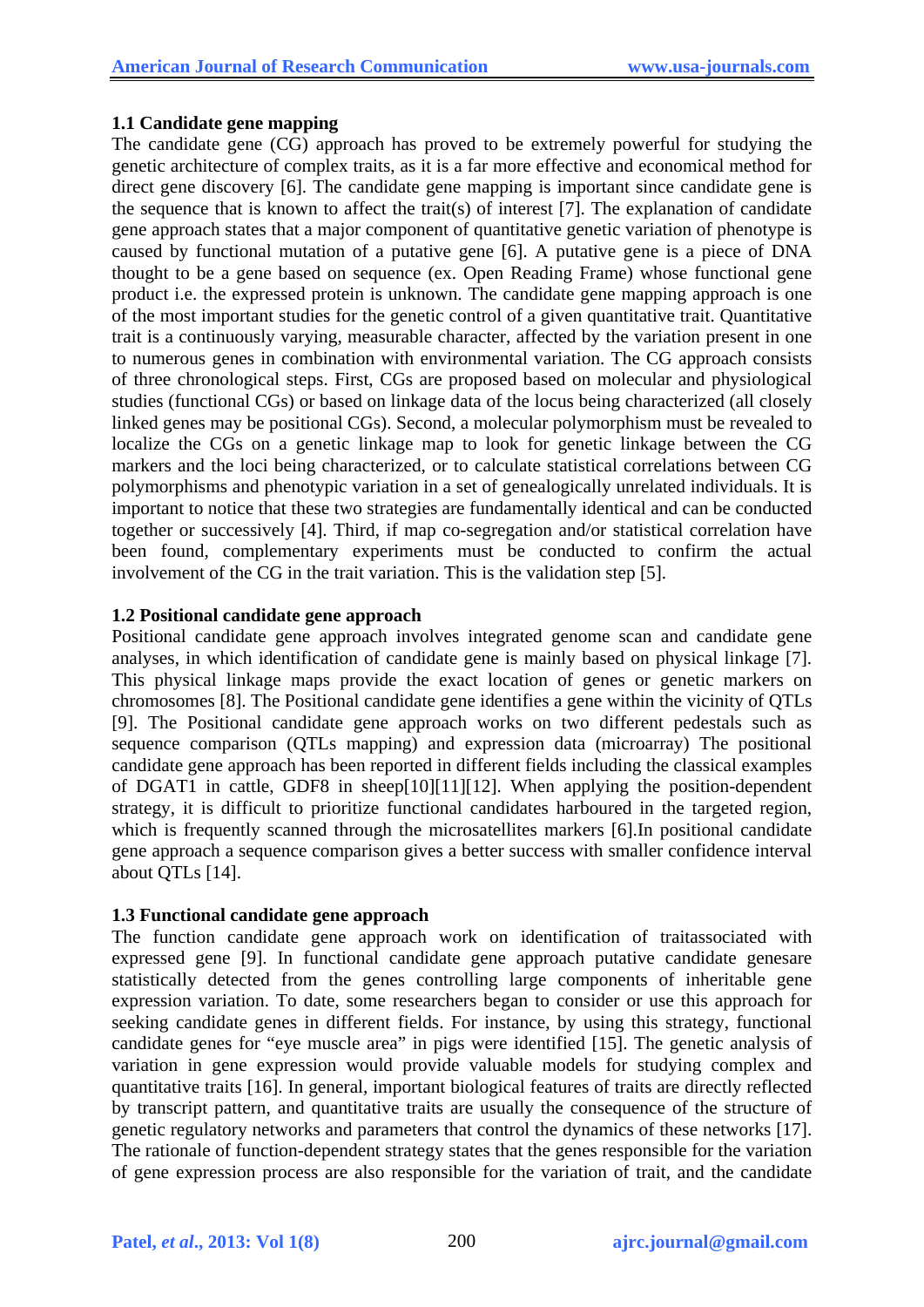gene governing the major genetic component of trait variation can be mined from the pattern of gene expression profiles. In fact, gene expression profiles are increasingly analyzed in the search for candidate genes [18].

#### **1.4 Digital candidate gene approach.**

The most advanced approach for identification of candidate gene is digital candidate gene approach, usually denoted by DigiCGA. DigiCGA is product of bioinformatics. DigiCGA also known as an *insilico* candidate gene approach or computer facilitated candidate gene approach. The completion of animal genome projects have revealed a multitude of potential avenues for identifying candidate genes in which digital approach is an important one that enables the systematic identification of genes underlying biological traits [19].Gene functional similarity search tool (GFSST) is a digital resource that makes it possible to identify candidates by certain principles, e.g., functional similarity. Functional similarity based on Gene Ontology (GO) annotation is used in diverse applications like gene clustering, gene expression data analysis, protein interaction, prediction and evaluation. [20].The Gene ontology is a major bioinformatics initiative to unify the representation of gene and gene product attributes across all species [33].The DigiCGA can be classified into three different approaches. The ontology based approach uses gene functional information from biological ontology sources available through internet. The computational based approach works on many statistical algorithms and computational methods, which includes data mining [21], Hidden Markova analysis [22], cluster analysis [23], and, kernel based data fusion analysis [24]. The integrated identification approach is integration of more than one method including web data based resources like literature based resources, biological ontology resources [25] and molecular interaction principles.

| N <sub>O</sub> | <b>Name</b>           | Website                                      |
|----------------|-----------------------|----------------------------------------------|
|                | GeneSeeker            | http://www.cmbi.ru.nl/GeneSeeker/            |
| 2              | <b>GFSST</b>          | http://gfsst.nci.nih.gov                     |
| 3              | Endeavour             | http://www.esat.kuleuven.be/endeavour        |
| $\overline{4}$ | G2D                   | http://www.ogic.ca/projects/g2d_2/           |
| 5              | <b>SUSPECTS</b>       | http://www.genetics.med.ed.ac.uk/suspects/   |
| 6              | <b>TOM</b>            | http://www.micrel.deis.unibo.it/~tom/        |
| -7             | <b>BioMercator</b>    | http://moulon.inra.fr/~bioinfo/BioMercator   |
| 8              | FunMap                | http://www.bioinformatics.polimi.it/GFINDer/ |
| 9              | <b>PROSPECTR</b>      | http://www.genetics.med.ed.ac.uk/prospectr/  |
| 10             | <b>OTL Mixer</b>      | http://qtl.pzr.unirostock.de/qtlmix.php      |
| 11             | $CoGenT++$            | http://cgg.ebi.ac.uk/cogentpp.html           |
| 12             | <b>KNN</b> classifier | available on request: jianzxu@hotmail.com    |

**Table1 List of software and online tools use for digital candidate gene approach** 

#### **STEPS FOR CANDIDATE GENE MAPPING**

The development of expressed sequence tag (EST) markers, help in candidate and comparative gene mapping.

The various steps involved in candidate gene mapping are:

Step1: Collection of mapping population

Step2: Phenotypic measurements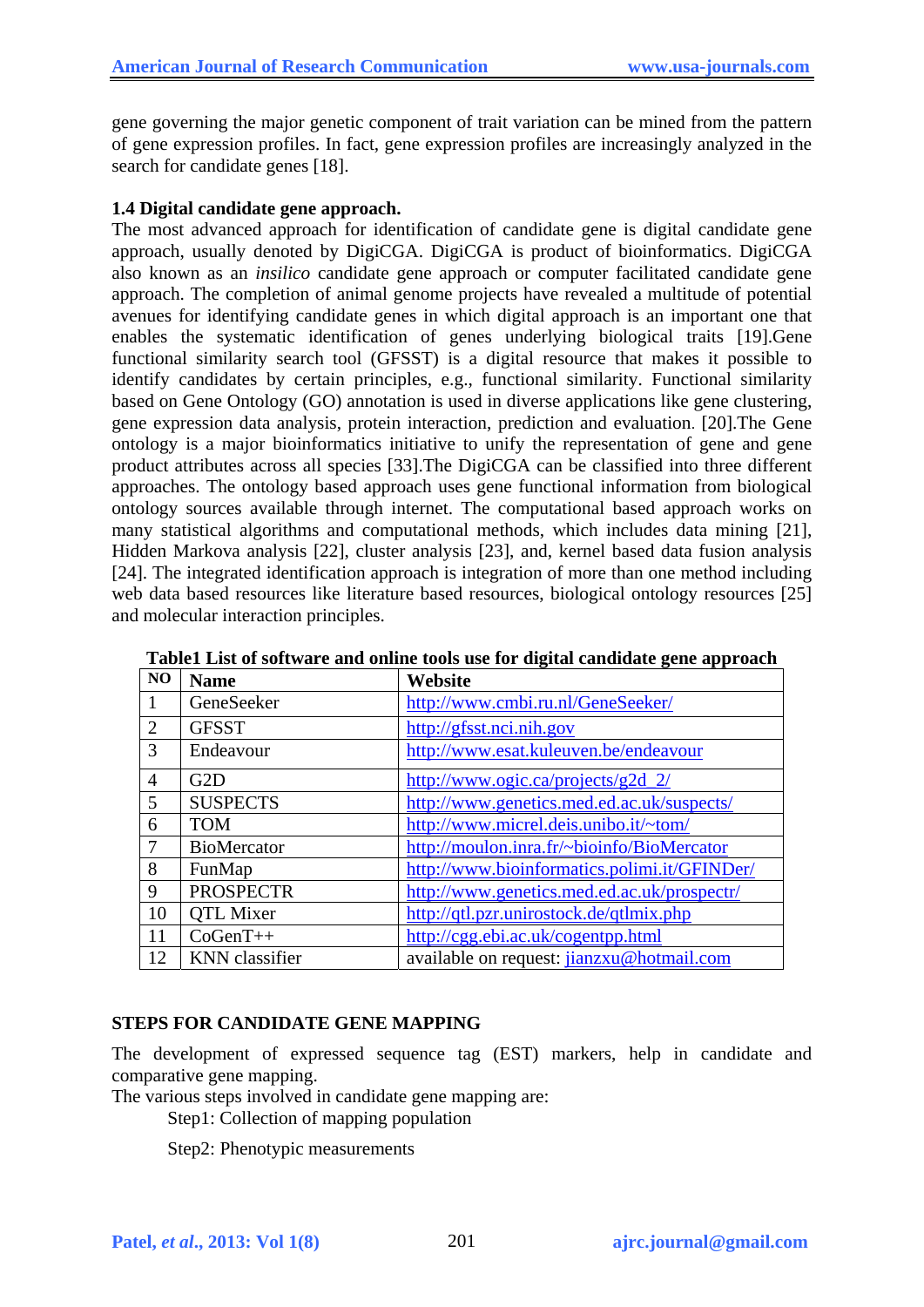Step3: Collection of genotypic data using restriction fragment length polymorphism (RFLP) and expressed sequence tag (EST)

## Step4: Homologue detection

Step5: Linkage map construction and statistical analysis.The genetic linkage map can be constructed using JOIN MAP version 3.0 (Stam 1993) [28]. The Kosambi estimation method was used to convert recombination frequencies to map distances in centi Morgans (cM). The molecular map was drawn with Map chart version 2.1 (Voorrips 2002) [30]. The linkage map was constructed using MAPMAKER, version 3.0 (Lander et al. 1987) [31]. The initial scan for QTL was done with MAPMAKER/QTL 1.1 (Lincoln et al. 1992).

# **CONCLUSION**

Classically, a link between a gene and a quantitative trait can be hypothesized based on linkage information [32]. Completion of genome sequences and improved bioinformatics could facilitate *in silico* cross-matching of candidate sequences with QTLs. The creation of more powerful bioinformatics tools for gene annotation could facilitate the choice of functional candidates among and outside the positional candidate genes [33]. The CG approach has been used with success in human genetics, animal genetics [34] and in plant genetics [36][4]. The candidate gene approach is applicable to traits related to the metabolism (enzyme activities and substrate levels) [35]. Candidate gene is used to determine a phenotype of genetic trait. The candidate gene mapping is possible through identification of candidate gene applying the candidate gene approaches. The combination of positional and functional candidate gene approaches represents a helpful prerequisite for cloning the candidate genes [9]. The candidate gene approach has been shown to efficiently characterize QTLsin plants [37].

# **REFERENCES**

- 1. Johnson, A., O'Donnell, C. (2009)An open access database of genome-wide association results. BMC medical genetics10: 6
- 2. [Janis S. Fisler,](http://jn.nutrition.org/search?author1=Janis+S.+Fisler&sortspec=date&submit=Submit) and [Craig H. Warden,](http://jn.nutrition.org/search?author1=Craig+H.+Warden&sortspec=date&submit=Submit) Mapping of Mouse Obesity Genes: A Generic Approach to a Complex Trait.
- 3. Tabor HK, Risch NJ, Myers RM, (2002)Candidate-gene approaches for studying complex genetic traits: practical considerations, Nat Rev Genet. 3: 391-397.
- 4. Angaji SA, (2009) QTL Mapping: A Few Key points, International Journal of Applied Research in Natural Products, Vol. 2(2), 1-3.
- 5. Pflieger, S., Lefebvre, V., Causse, M., (2001).The candidate gene approach in plant Genetics: a review. Mol. Breed. 7: 275-291.
- 6. Mengjin Zhu and Shuhong Zhao,(2007)Candidate Gene Identification Approach: Progress and Challenges, international Journal of Biological Sciences, 3 (7):420-427.
- 7. Brian Kinghorn, Positional cloning, candidate genes, synteny/comparative mapping, University of New England
- 8. Konstantin V. Krutovskii and David B. Neale,(2001)Forest Genomics for conserving adaptive genetic diversity, Food and Agriculture Organization of the United Nations,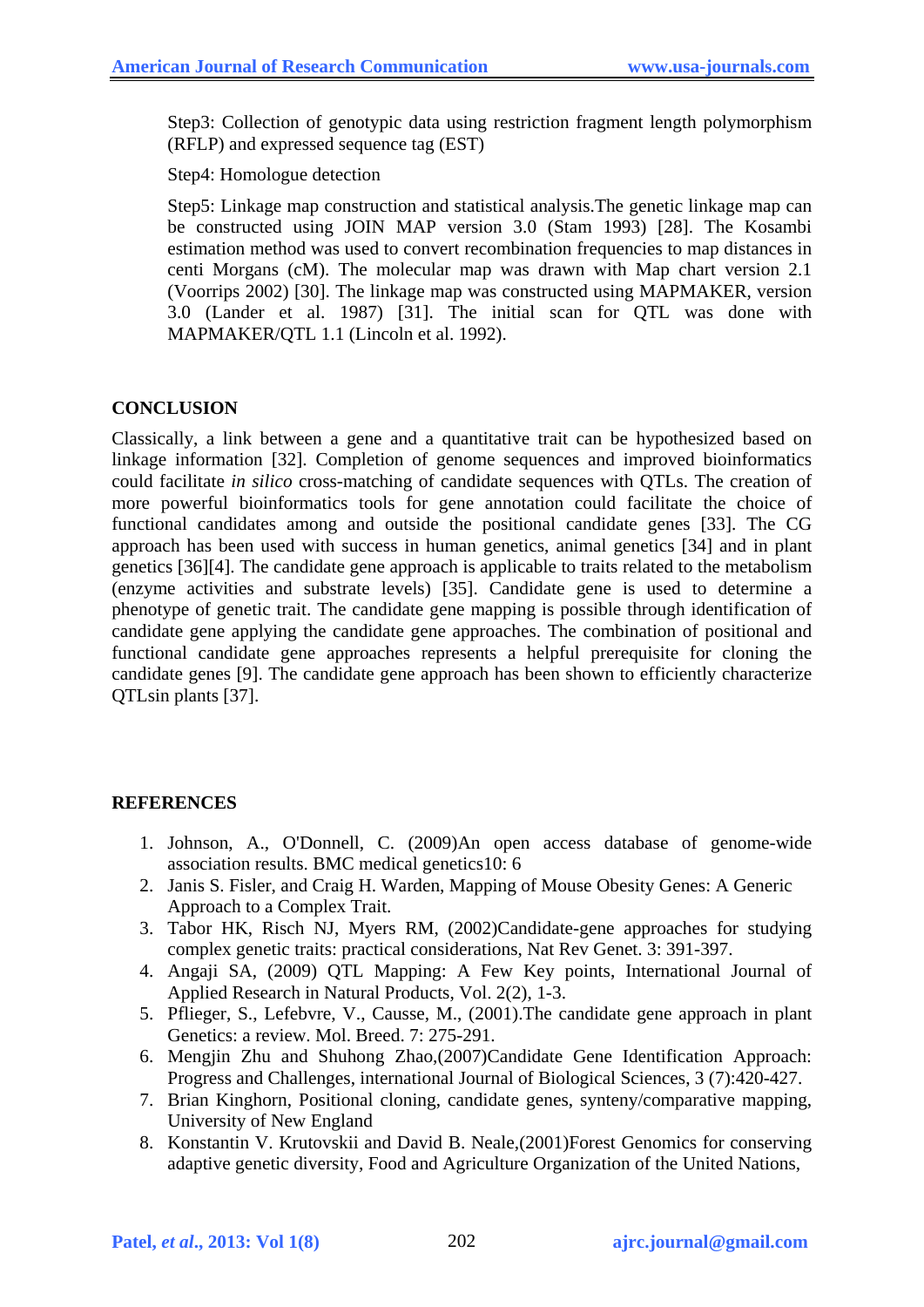- 9. Manfred Schwerin*et. al*,(2004)QTL mapping and mining functional candidate genes affecting health –the German ADR QTL Dairy Cattle Project, Animal Science Papers and Reports vol. 1, 95-100
- 10. Thaller G, Kuhn C, Winter A, et al.(2003)DGAT1, a new positional and functional candidate gene for intramuscular fat deposition in cattle. Anim Genet.; 34: 354-357.
- 11. Grisart B, Coppieters W, Farnir F, et al.(2002)Positional candidate cloning of a QTL in dairy cattle: identification of a missense mutation in the bovine DGAT1 gene with major effect on milk yield and composition. Genome Res.; 12: 222-231.
- 12. Johnson PL, McEwan JC, Dodds KG, et al., (2005) A directed search in the region of GDF8 for quantitative trait loci affecting carcass traits in Texel sheep. J Anim Sci.;83:
- 13. Ron M, Weller JI., (2007)From QTL to QTN identification in livestock winning by points rather than knock-out: a review.Anim Genet.38:429-439.
- 14. Karen marshall, gene discovery, IAFA korea, april2006.
- 15. PonsuksiliBS, Wimmers K, Schmoll F, et al., (2002) Porcine ESTs detected by differential display representing possible candidates for the trait "eye muscle area". J Animal Breed Genet(2002)
- 16. Cheung VG, Spielman RS,(2002) The genetics of variation in gene expression, Nat Genet; 32: 522-525
- 17. Frank SA, (2003)Genetic variation of polygenic characters and the evolution of genetic degeneracy, J Evol Biol.;16: 138-142.
- 18. Gibson G, Weir B, (2005) thequantitative genetics of transcription, Trends Genet.; 21:616-623.
- 19. Glazier AM, Nadeau JH, Aitman TJ,(2002)Finding genes that underlie complex traits, Science.; 298: 2345-2349.
- 20. Zhang P, Zhang J, Sheng H, et al, (2006)Gene functional similarity search tool (GFSST), BMC Bioinformatics; 7: 135.
- 21. Perez-Iratxeta C, Bork P, Andrade MA,(2002)Association of genes to genetically inherited diseases using data mining, Nature Genet.; 31: 316-319.
- 22. The Gene Ontology Consortium (2008) The Gene Ontology project in 2008. Nucleic Acids Research: D440–4:36.
- 23. Pellegrini-Calace M, Tramontano A,(2006)Identification of a novel putative mitogenactivated kinase cascade on human chromosome 21 by computational approaches, Bioinformatics.; 22:775-778.
- 24. Freudenberg J, Propping P,(2002)A similarity-based method for genome-wide prediction of disease-relevant human genes, Bioinformatics.,18 (Suppl 2):S110-115.
- 25. De Bie T, Tranchevent LC, van Oeffelen LM, et al, (2007)Kernel-based data fusion for gene prioritization, Bioinformatics; 23: i125-132.
- 26. Hristovski D,Peterlin B, Mitchell JA, et al, (2005)Using literature-based discovery to identify disease candidate genes, Int J Med Inform.; 74: 289-298.
- 27. Gion, J.-M., Rech, Ph., Grima-Pettenati, J., Verhaegen, D., and C. Plomion, (2000)Mapping candidate genes in Eucalyptus with emphasis on lignification genes, Molecular Breeding.; 6: 441–449.
- 28. Neale, D.B., M.M. Sewell, and G.R. Brown., (2002)Molecular dissection of the quantitative inheritance of wood property traits in loblolly pine. Annals of Forest Science (in press
- 29. Stam, P.,(1993)Construction of integrated genetic linkage maps by means of a new computer package: JoinMap. Plant J. 3: 739–744.
- 30. Voorrips RE, (2002)MapChart: Software for the graphical presentationof linkage maps and QTLs.JHered 93:77–78